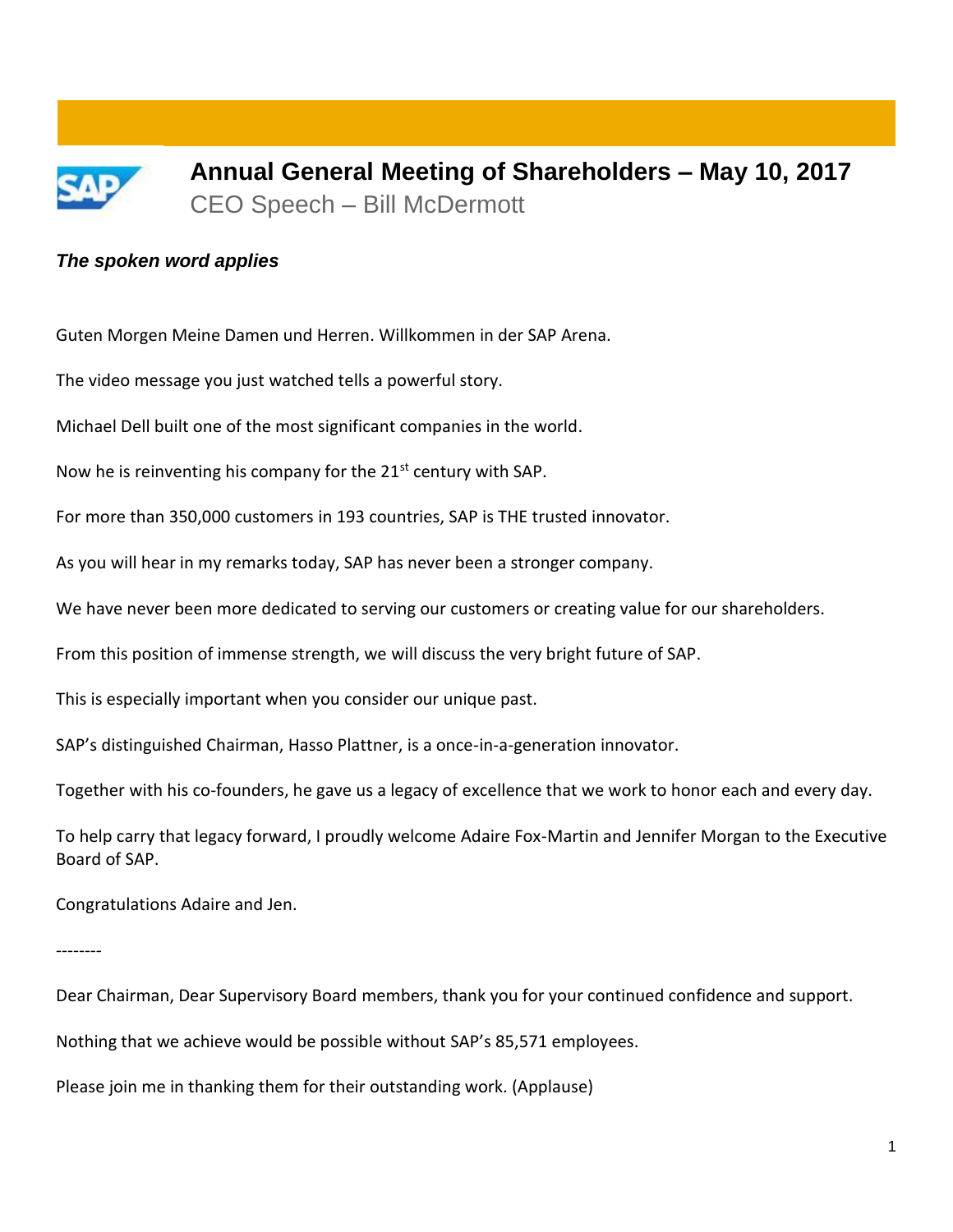Now let's discuss our past, present and future.

### **SAP's record of success: 2010 – present**

I'll begin by looking back.

In 2010, we set out to make SAP the world's most innovative growth company.

Coming out of the financial crisis of 2008-2009, we asked the hard questions.

How do we remain relevant to our customers?

How do we increase our value to the world economy?

We wanted to build upon the 76% of transactions touching an SAP system. After all, the biggest commercial enterprises use SAP software to serve their customers.

Public sector agencies use our technology for healthcare, education and safety.

On that basis, we made the bold decisions that have guided us ever since.

We did two important things to put our company – your company – on a strong, sustainable path.

First, we set a vision to help the world run better and improve people's lives.

This has become the highest purpose of our company, motivating our employees in everything we do.

Second, we set a strategy to accelerate SAP as a profitable growth company.

We strengthened SAP's existing products – business applications and analytics – where we had already become the market leader.

We invented a new database to handle all the "big data" in the world - SAP HANA.

We acquired the best cloud companies so SAP would in fact lead the new era of cloud computing.

Overall, at a time when the technology industry was changing fast, SAP was the most decisive company to declare our ambition for growth.

That's why we more than tripled the addressable market from 110B to over 440B EUR.

Today the facts are clear: our growth strategy is on the right course.

Please consider the following metrics since 2009:

SAP's total revenue has more than doubled.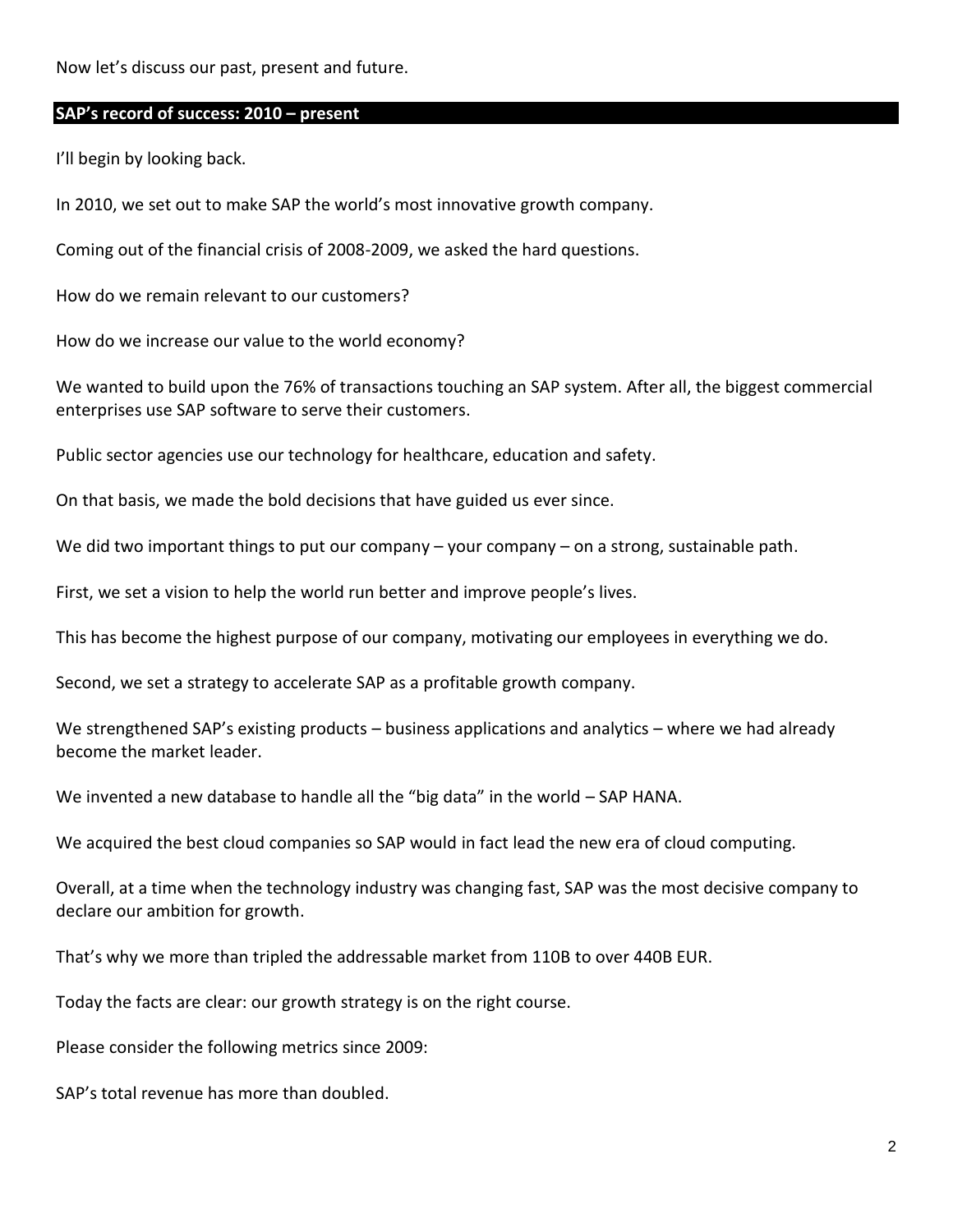Our operating profit has more than doubled.

Our employee engagement has never been higher.

SAP is now the  $22<sup>nd</sup>$  most valuable brand in the world.

We are recognized by Dow Jones as the most sustainable company in the software industry.

We are the first global IT company to be EDGE certified for our commitment to gender diversity.

As a result of all this progress, SAP's market value has nearly tripled.

We are now Germany's most valuable company.

Congratulations SAP! (Applause)

### **SAP's 2016 Results**

Last year we continued our strong momentum.

2016 was one of the best years in SAP's history.

The figures I will share with you are all non-IFRS at constant currencies unless I state otherwise.

Cloud and software revenue grew by 8% – this was above the midpoint of the full year outlook that we actually raised earlier in the year.

Because SAP is a geographically diversified company, our results on a global basis are more insulated from macro-economic distractions.

The result is simple: strong growth in every region of the world.

Cloud subscriptions and support revenue was €3 billion, achieving the raised full year outlook.

New cloud bookings, the key measure for SAP's sales success in the cloud, increased 31% in the full year to 1.15 billion EUR.

When you think about contracts signed but not yet fully recognized, our cloud backlog increased 47%, reaching 5.4 billion EUR at year-end.

For the full year, operating profit was 6.6 billion EUR, achieving the raised full year outlook.

Our IFRS earnings per share increased 19% to 3 EUR and 4 cents (3.04).

SAP's rapidly expanding cloud business, together with solid growth in support revenue, continued to drive the share of more predictable revenue.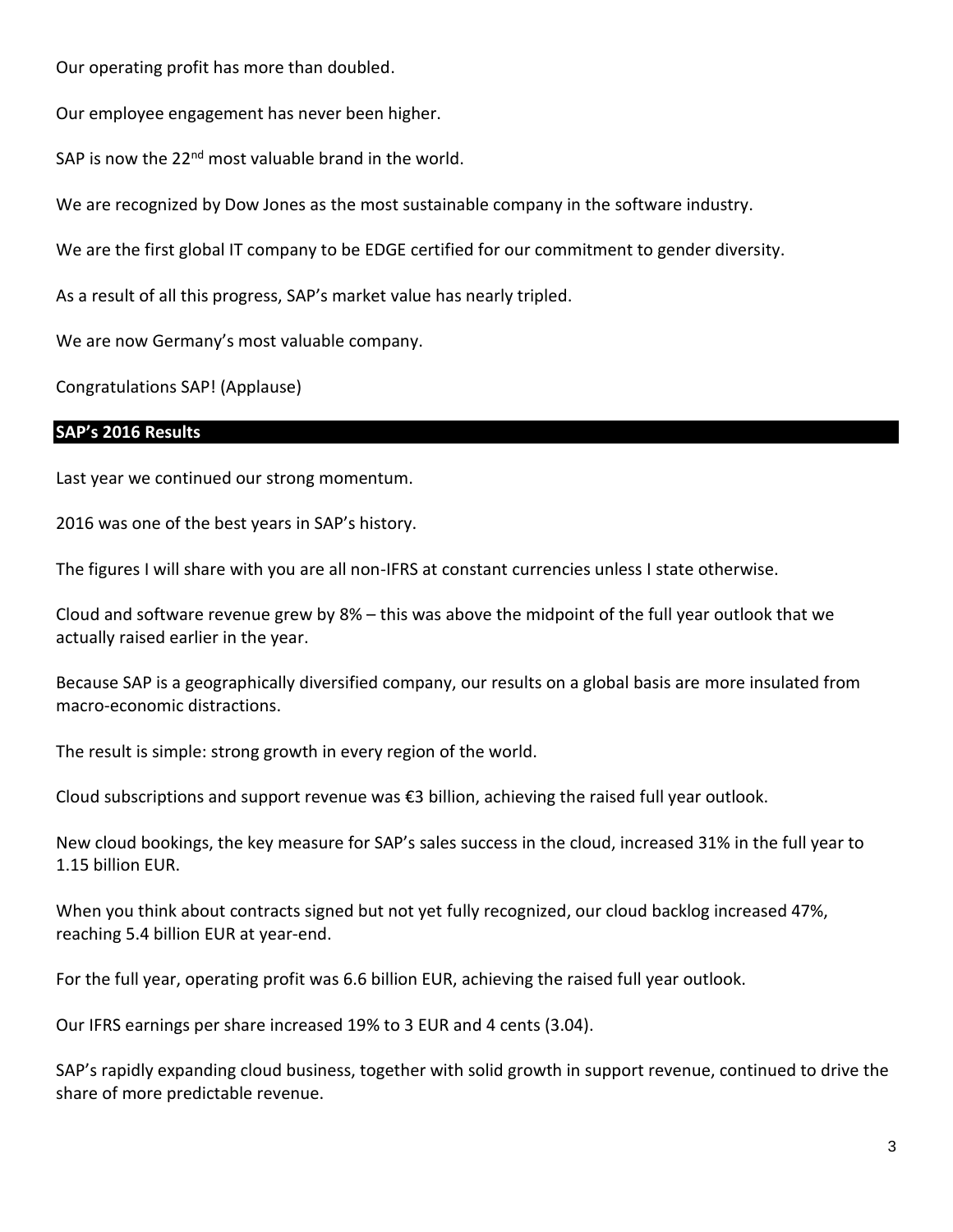Overall, we were the only business software company to grow our core business, grow our cloud revenue really fast, and expand our operating income.

We call this "the SAP trifecta."

We are also intensely focused on the profitability targets we set for 2018 to 2020.

In particular, we made continued progress toward these goals for our various cloud businesses.

When we think about profitability in the cloud, scale is the key.

As the businesses grow, the share of renewals increases. Thus the overall cost of sale goes down and margins go up.

We decided in 2015 to accelerate our investments to plan for strong cloud growth.

These infrastructure and cloud delivery investments did weigh on margins in the short term.

As you see in this graphic, with investments phasing out this year, we will improve profitability through 2020.

Our clear priority is profitable growth.

We are on the right track.

---

As ever, the full story of SAP's success in 2016 was not only our financial results.

By achieving progress in SAP's social and environmental performance, we are further strengthening our company for the future.

For example, we have calculated that every 1 percent change in employee engagement has a 50 million EUR impact on our profit.

So we are especially proud of our all-time high employee engagement score of 85% in 2016.

This engagement stems from the high trust – that exists between our people and our leaders.

We keep a "leadership trust" score to measure this – it increased 5 percentage points last year alone.

We also found that every 1 percent point decrease in carbon emissions has a positive 5 million EUR effect on our operating profit.

So we are proud that SAP's data centers are 100% powered by renewable energy.

We are going even further, as we recently announced that SAP will be carbon neutral by 2025.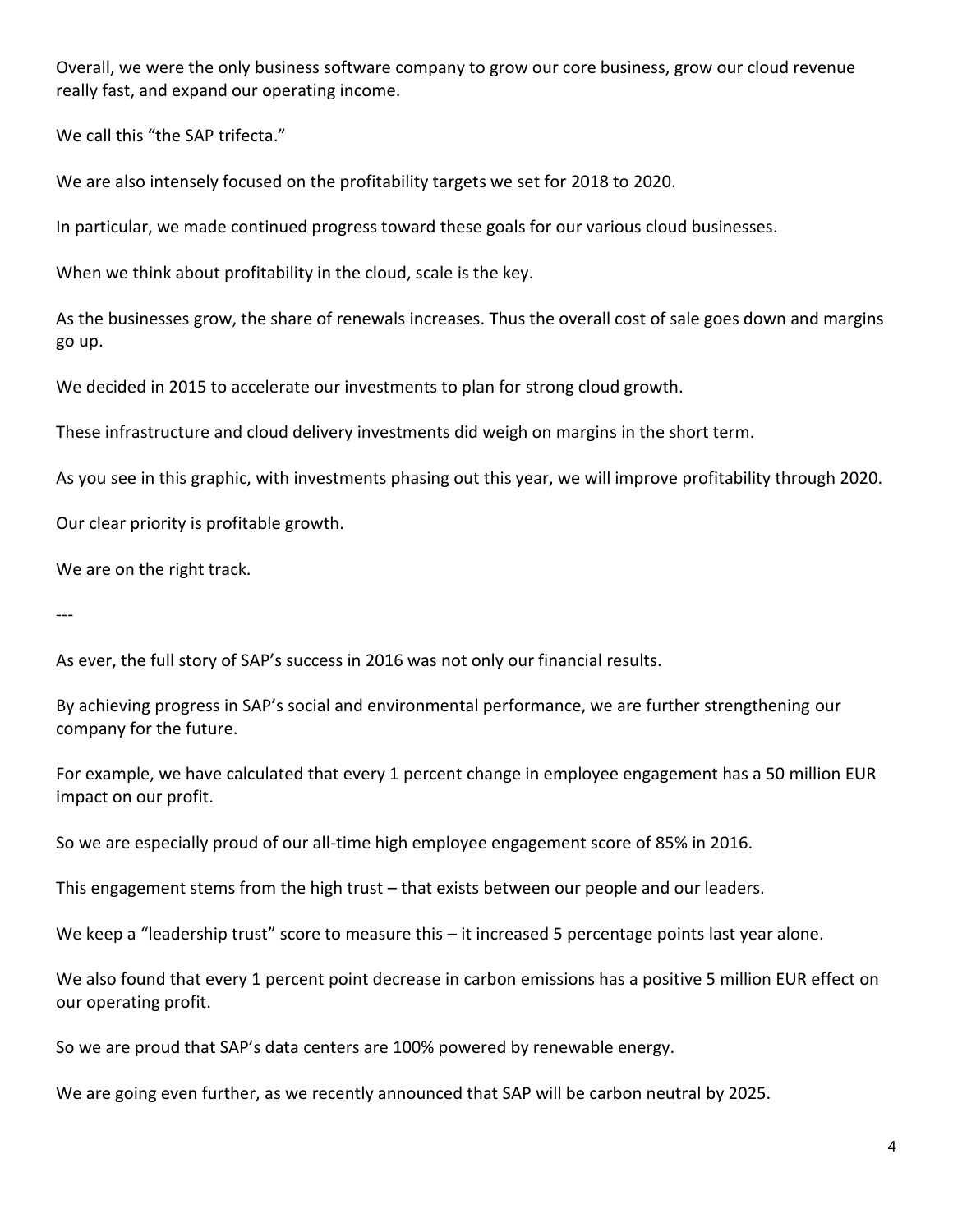Whether in our financial, social or environmental performance, 2016 was the latest year of validation for SAP's vision and strategy.

Dear shareholders, I humbly suggest that these results should make all of us proud to be associated with SAP.

We are a strong, profitable, sustainable growth company. (Applause)

## **Moving forward from a position of strength**

Allow me to give you an update on our plans to secure SAP's bright future.

Last year, we began to discuss the concept of digital business.

You may have heard this described as "Industry 4.0" here in Germany.

In simple terms, "digital innovation" involves the use of data from many sources to help businesses run better.

Think about this: every two days, the world creates as much data, as existed in the world, from the beginning of time until 2003. (Wow.)

For a business owner, the challenge to make intelligent use of this information is overwhelming.

This is why SAP must help our customers become data-driven digital businesses.

When you consider how SAP's products do this, I would offer you the following framework.

### **First, SAP is one of the fastest growing database companies in the world.**

Too many businesses are still unable to use big data.

It is trapped in old database systems that were designed in the 20<sup>th</sup> century.

That's why SAP HANA was the most significant invention in the IT industry.

Only with this groundbreaking, "in-memory" data platform can SAP give our customers the tools they need for the digital economy.

Instead of waiting days or weeks to analyze information, businesses can do this instantly thanks to SAP HANA.

Thousands of customers have adopted SAP HANA, making it the fastest growing product in our history.

We will continue to accelerate the mass adoption of this transformational product in the years ahead.

### **Second, SAP is a leader in cloud business applications and analytics.**

The SAP HANA architecture enabled us to build a new, state-of-the-art portfolio of business applications.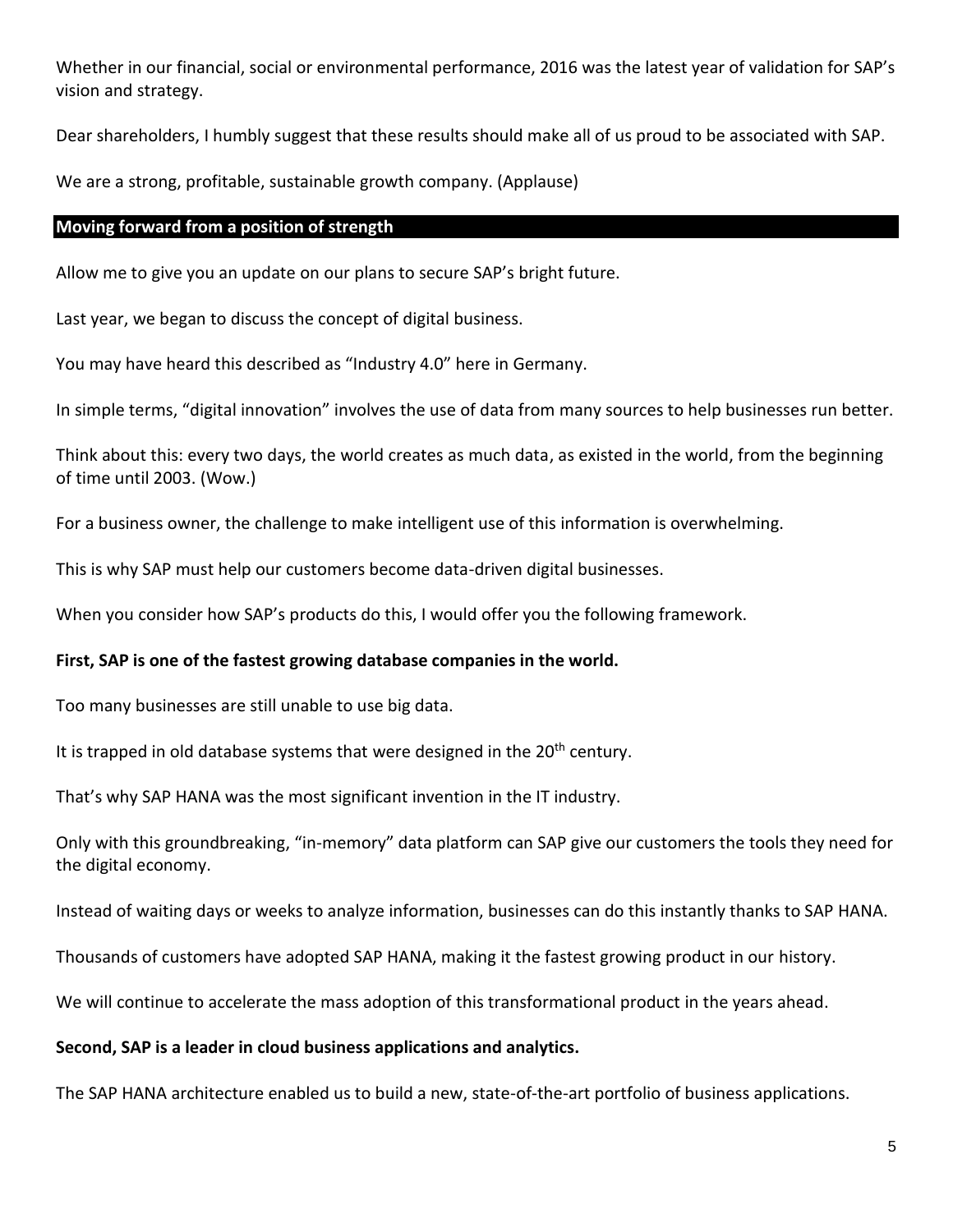The flagship is SAP S/4HANA – which we have described as the core system for a digital business.

We all remember the early days of Enterprise Resource Planning – ERP.

The "R/3" ERP system, standardized core business processes.

From "R/3," we have evolved to the future with "S/4."

We even protected shareholder value, by avoiding the need for marketing consultants.

"R" became "S." "3" became "4." SAP S/4HANA…simple

Rather than describe how businesses are benefitting from S/4HANA, let's hear from one of SAP's dynamic customers.

## **\*\*\*[ROLL AIRBUS VIDEO]**

As you saw in the video, SAP S/4HANA is already changing the way our customers run.

What's important, dear shareholders, is that we are in the early days of the SAP S/4HANA opportunity.

To date we have more than 5,800 customers running the S/4HANA system.

This means that more than 80% of SAP's ERP customers and many thousands of net-new customers can adopt the solution in the years ahead.

This is a major growth opportunity for SAP.

Our portfolio of business applications does not end with our core ERP system.

We have many "best-in-class" applications to help our customers run their businesses.

One example is how businesses engage their own consumers.

Many of us here today have probably purchased products from our smart devices.

Sometimes we visit retail stores.

Other times we may order from a third-party website.

Think of how difficult it is for businesses to know precisely who we are – and where we are!

With SAP Hybris, we have leading applications to give businesses a single view of their consumer.

With SAP SuccessFactors and SAP Fieldglass, we are engaging the total workforce.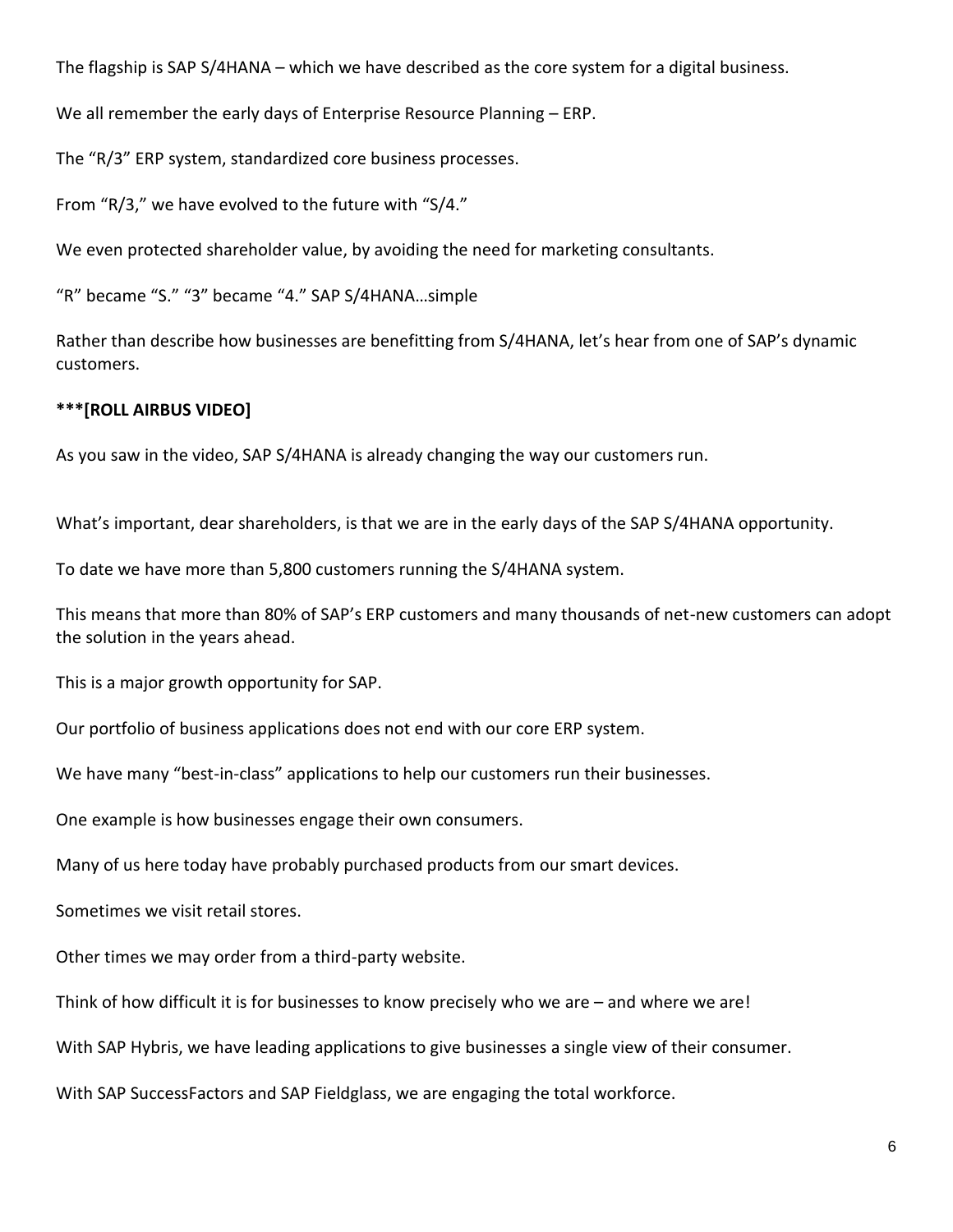Let's hear from another customer who is succeeding with SAP.

# **\*\*\*[ROLL JAGUAR VIDEO]**

These customer testimonials give us a powerful view of why SAP's businesses are growing.

The momentum applies to many additional areas, including procurement with SAP Ariba and business travel with SAP Concur.

All of these applications come together for our customers in their SAP Digital Boardroom.

This brings SAP systems to life, enabling our customers to predict the future, simulate new business ideas in real-time and reinvent business models altogether.

## **Finally, we have the SAP Cloud Platform.**

Our Platform-as-a-Service offering is a solution for developers to build new business applications.

We want everyone to know in clear terms: "SAP is a platform company."

With our platform, we can help SAP customers adopt the latest breakthroughs.

The Internet of Everything, Machine Learning and Blockchain are three categories of modern innovation where we see fast growing interest.

SAP has the best in class developers fully activated on these innovations.

The SAP Cloud Platform makes it possible to quickly strengthen our existing applications.

You have already seen many large technology companies partnering with us on our platform.

Apple, Google, Microsoft and Siemens are some prominent examples.

We will continue to scale our platform to drive new innovation and future growth.

---

In summary, you can see that SAP has a comprehensive strategy.

A state-of-the art modern in-memory database.

Best-of-breed business applications in the cloud.

The cloud platform to build next generation solutions.

All with an intuitive experience for our users.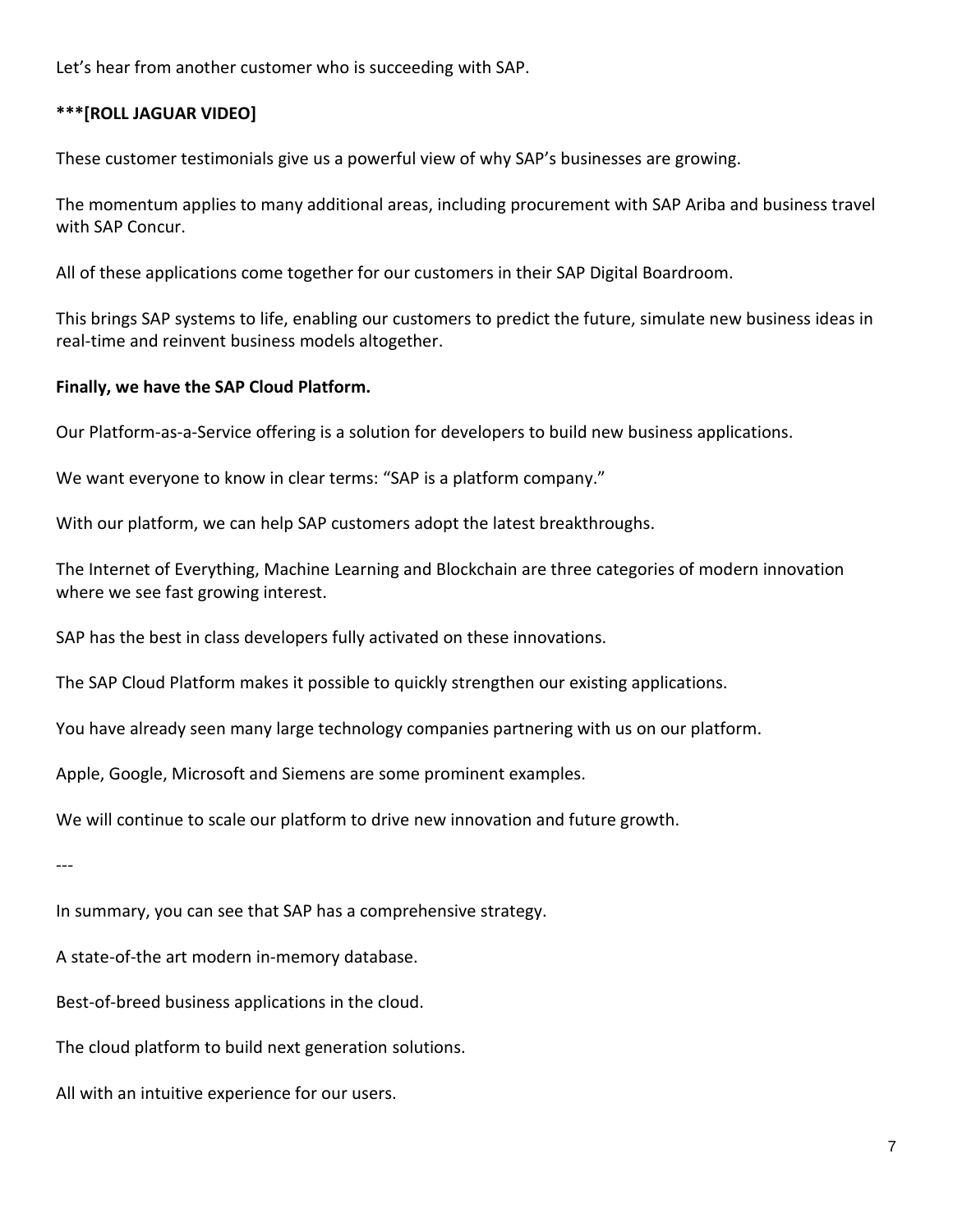Delivered with the industry domain expertise that our customers expect.

Protected by the industry's most trusted service and support program, SAP MaxAttention.

Customers can choose to run our software however best fits their unique business needs.

Once again, this breadth is unique to SAP.

But we are never complacent.

The work of SAP always begins by looking around corners to the next frontier of innovation.

In our SAP Innovation Centers here in Germany and around the world, we have teams working to invent the next big breakthroughs.

They are conducting design thinking workshops, to ensure our customers are always in the center of everything we do.

---

With a current market capitalization of around 110 billion EUR, the market recognizes our innovation strategy.

The SAP stock increased nearly 30% since the beginning of 2016.

As we have continued to hit new highs in our share price in 2017, SAP remains a rock solid investment.

We firmly believe our shareholders should benefit from SAP's success.

For 2016, the Executive Board and the Supervisory Board propose to raise the dividend by another 9% to 1 EUR 25 cents per share (1.25).

This represents a dividend payout of approximately 1.5 billion EUR and a payout ratio of 41%.

You will be asked to vote on this dividend payout later in today's meeting.

#### **Vision and purpose**

As I move to my closing remarks, I would like to discuss our vision and purpose.

*Help the world run better and improve people's lives* – this is the unifying vision we declared back in 2010.

SAP has never been a company with small aspirations.

We have bold plans.

We believe the world's greatest challenges are also its biggest opportunities.

That's why we have invested to make SAP a responsible corporate citizen.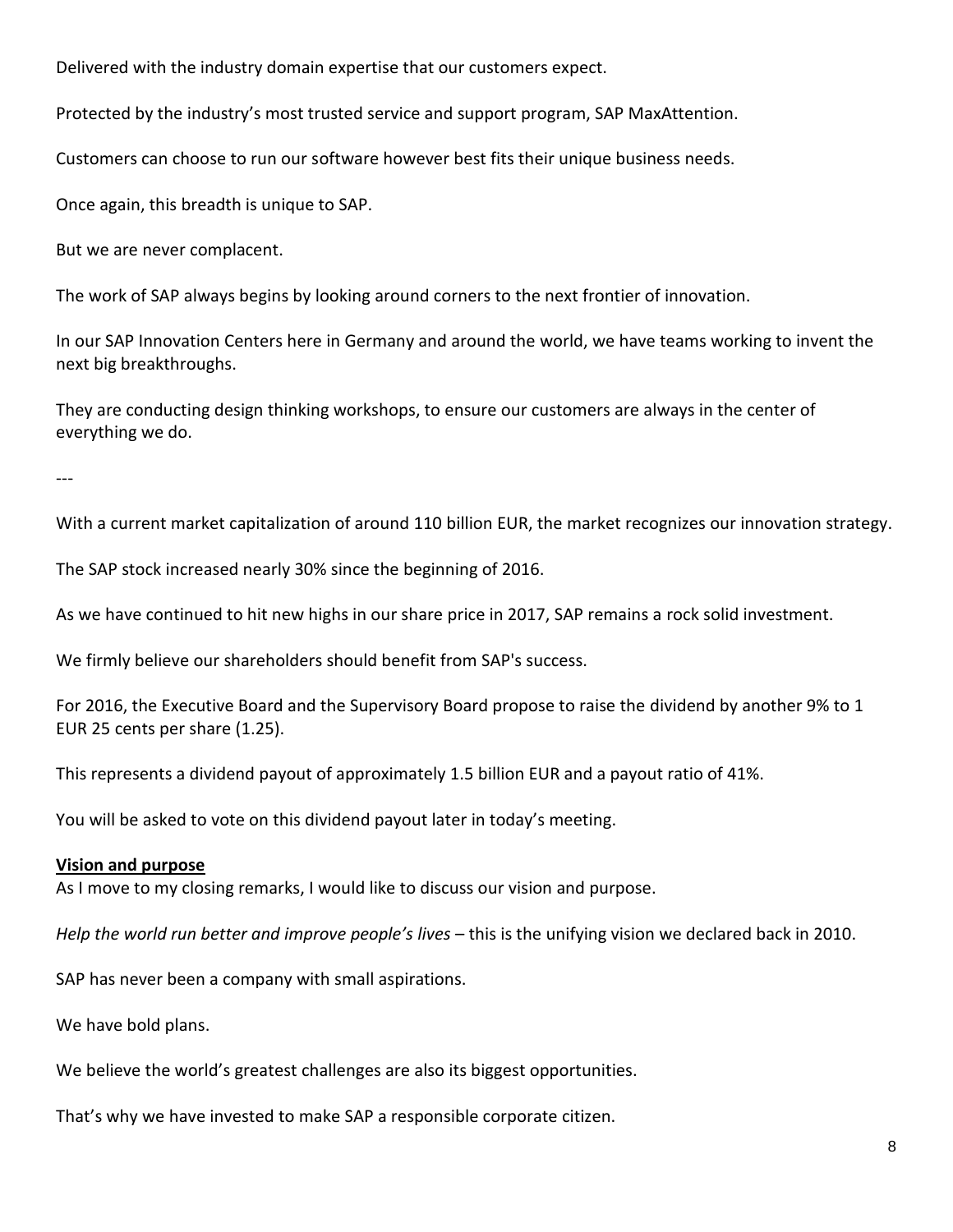We are focused on three areas: the economy, the environment and society.

For the economy, we are dedicated to training workers for the jobs of tomorrow.

Our website, open.sap.com, offers education programs so that anyone can learn about digital technologies.

To date more than one million people have participated.

Our university alliances program is working with 2,000 universities to train future graduates with the digital skills they need.

We are teaching young people in Germany, Africa and Latin America to code and sell software.

Now more than ever, this global economy needs companies like SAP to help all people see new opportunity.

For the environment, we want our company to help protect our planet.

We have seen customers using SAP HANA to preserve the Amazon rainforest.

Industry 4.0 breakthroughs are strengthening the agriculture industry.

Finally, society as a whole.

SAP technology will strengthen the healthcare system.

As you know, at NCT in Heidelberg, SAP HANA is radically changing the diagnosis and treatment of cancer.

This same platform is extending globally to the American Society for Clinical Oncology and a universe of startup companies.

We are also breaking down old barriers for all people.

Our Autism at Work program is bringing amazing new talent to SAP.

Our inclusion programs are strengthening our uniquely diverse culture.

Here, a video will help us understand SAP's overall commitment.

# **\*\*\*[RUN SOCIAL SABBATICAL VIDEO]**

This is a heart-warming example of SAP's legacy and potential.

By sharing our amazing colleagues with the world, we have made a profound investment in its future. (pause)